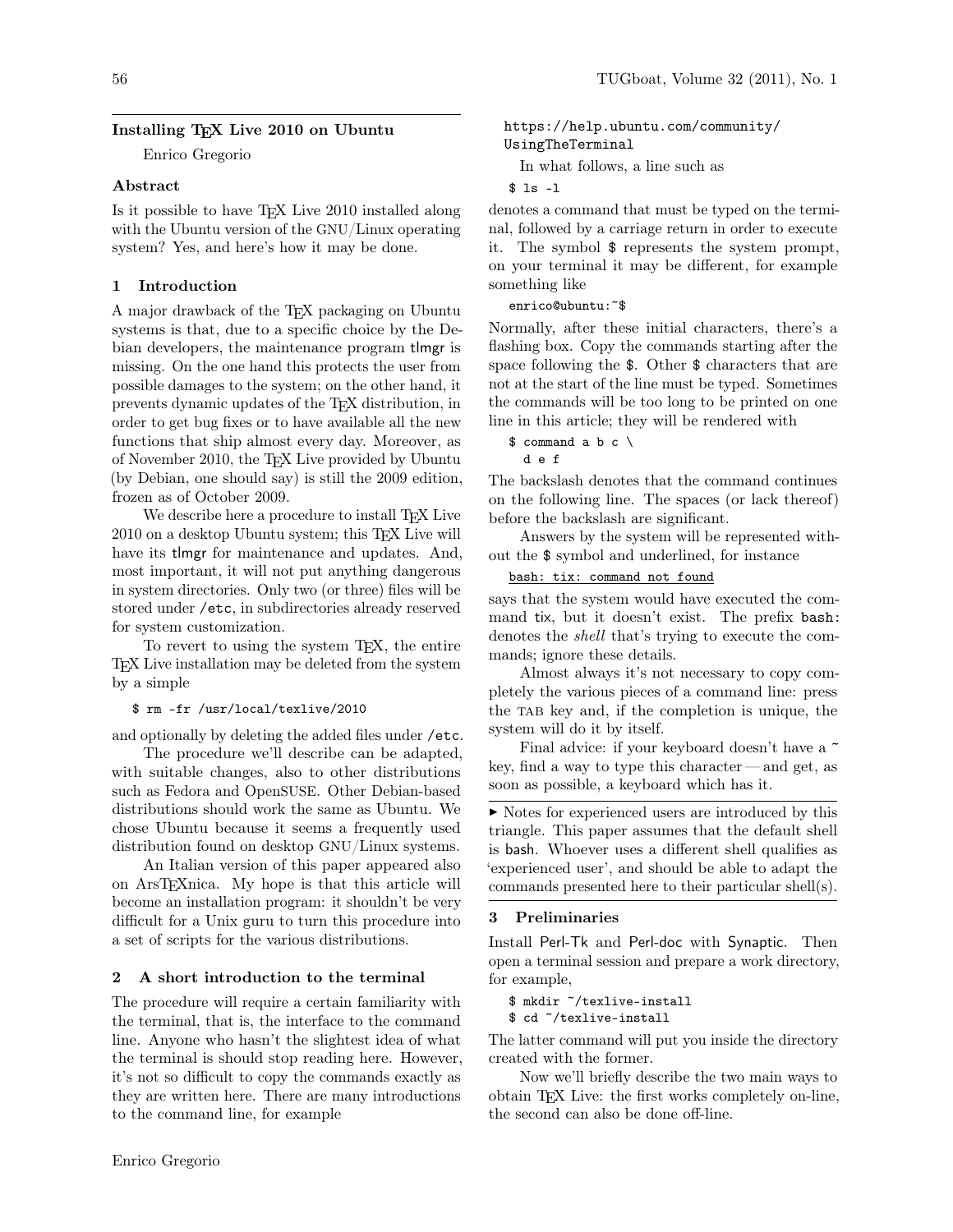### 4 Obtaining the distribution (on-line)

The simplest way to install T<sub>EX</sub> Live is through the Internet. Download the needed compressed archive by typing on the terminal

```
$ wget http://mirror.ctan.org/systems/\
  texlive/tlnet/install-tl-unx.tar.gz
```
Now you have to uncompress the downloaded file. The command is

```
$ tar zxf install-tl-unx.tar.gz
```
which will produce a new directory, where we'll go:

```
$ cd install-tl-20100914
```
The final part of the name is the date when the installation program has been produced, so it can be different: the completion feature mentioned before is what we need to find out the right suffix. Go to section [6.](#page-1-0)

#### 5 Obtaining the distribution (off-line)

If your link to the Internet does not suffice, you can download an ISO image of the distribution, which is a file equivalent to a DVD. The Web address to contact is

# [http://mirror.ctan.org/systems/texlive/](http://mirror.ctan.org/systems/texlive/Images/texlive2010.iso) [Images/texlive2010.iso](http://mirror.ctan.org/systems/texlive/Images/texlive2010.iso)

It's a 1.9 GiB file; transfer it on a USB pen drive and copy it onto the machine where the installation is desired, or transform the ISO image to a DVD and insert it in the machine.

There is also a 'torrent': go to [http://www.tug.](http://www.tug.org/texlive/acquire-iso.html) [org/texlive/acquire-iso.html](http://www.tug.org/texlive/acquire-iso.html) and find the link to click; this should start the Transmission program that will download the image.

You can also get a physical DVD, either by joining a T<sub>F</sub>X user group or purchasing one separately: <http://www.tug.org/texlive/acquire-dvd.html>.

Ultimately, a double click on the ISO image allows access to the virtual (or physical) disk. Open a terminal session, create a work directory with

```
$ mkdir ~/texlive-install
```
and go to the texlive directory on the virtual (or physical) disk with something like

```
$ cd /cdrom/TeXLive/texlive
```
Instead of "TeXLive" it might be something else; use the automatic completion. Go to section [6.](#page-1-0)

### <span id="page-1-0"></span>6 Installing the distribution

Now you have to type the installation command:

```
$ sudo ./install-tl -gui \
  -repository http://mirror.ctan.org/\
 systems/texlive/tlnet
```
The system will ask for an administrator password and a window similar to that in figure [1](#page-1-1) will pop up.



Figure 1: Installation window

<span id="page-1-1"></span>If your default paper size is Letter, press the corresponding 'Toggle' button (the default for TFX Live is A4). At the bottom of the window, there's the Install TeX Live button. Press it and be confident that the installation will arrive at completion.

Do not modify the default setting for "Create symlinks in system directories": it *must* remain set to "No".

When the installation is finished, go to section [8.](#page-1-2)

# 7 If something goes wrong

If the installation doesn't finish, before retrying you must delete everything has been already written on your system:

```
$ cd /usr/local/texlive
$1<sub>5</sub>2010 texmf-local
$ sudo rm -rf 2010
$ cd -
```
Then retry. Pay attention because the command rm is very dangerous, so carefully copy the commands. The output from the second command (ls) should be as shown, except possibly texmf-local may be missing. If the answer is different, check the first command and retype it correctly.

#### <span id="page-1-2"></span>8 Touching up the installation

Now comes the difficult part: make the system know where to find the T<sub>E</sub>X distribution programs. Don't touch the standard distribution on Ubuntu, so you'll have no problem in installing programs that depend on it, such as Kile. There is some escape from this, but it requires installing the equivs package with Synaptic and doing some tricks that are very system dependent.

Go back to your work directory by

\$ cd ~/texlive-install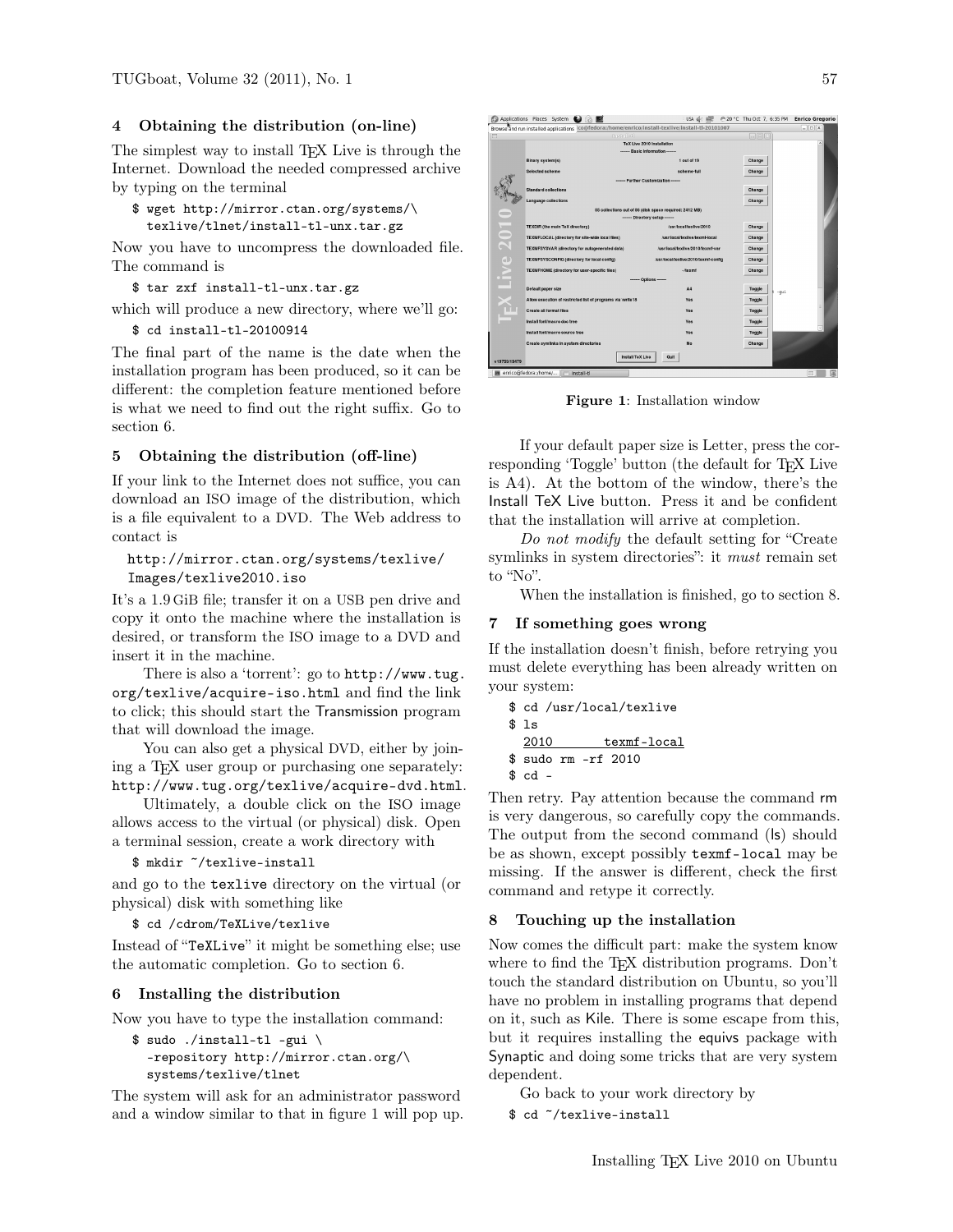and let's face up to the operating system. Give the mysterious commands

```
$ echo 'export PATH=/opt/texbin:${PATH}' \
  > texlive.sh
$ sudo cp texlive.sh /etc/profile.d/
$ sudo mkdir -p /opt
```
This creates a file texlive.sh containing the text we have written between single quotes and copies it into a system directory. The decisive step now requires a choice which depends on the hardware architecture of your machine; give one, and only one, of the following commands

```
$ sudo ln -s /usr/local/texlive/2010/bin/\
  i386-linux /opt/texbin
$ sudo ln -s /usr/local/texlive/2010/bin/\
```

```
x86_64-linux /opt/texbin
$ sudo ln -s /usr/local/texlive/2010/bin/\
  powerpc-linux /opt/texbin
```
The author can't know which one: you must select the appropriate choice, depending on whether your machine is based on a 32-bit Intel (or AMD) processor, on a 64-bit x86 processor, or on a PowerPC chip. You can discover this by typing the command

\$ ls /usr/local/texlive/2010/bin

which will answer with the required string.

 $\blacktriangleright$  The experienced user might ask why we don't put inside texlive.sh the name of the directory with the executable programs, for example

```
export PATH=/usr/local/texlive/2010/\
 bin/i386-linux:${PATH}
```
The idea is that when the T<sub>E</sub>X Live 2011 ships out, it will be sufficient to type the command

```
$ sudo ln -s /usr/local/texlive/2011/bin/\
  i386-linux /opt/texbin
```
after installation, without any other intervention. Almost ... see later.

Now do a logout, because the system must digest the change. Then login again, open a terminal session and check that everything is ok; the command

\$ which tex

should answer with

/opt/texbin/tex

If it's so, we are ready to update the distribution. Otherwise seek help from a guru.

There are two ways to use tlmgr; it's best to try both. The first starts tlmgr from the terminal. Type the command

\$ gedit ~/.bashrc

and, in the window that opens, add, at the end,

```
# .bashrc addition for TeX Live
function sutlmgr () {
  if [[ -z "$@" ]]
  then
    sudo /opt/texbin/tlmgr -gui
  else
    sudo /opt/texbin/tlmgr "$@"
  fi
}
alias mktexlsr=
  'sudo /opt/texbin/mktexlsr'
alias updmap-sys=\
  'sudo /opt/texbin/updmap-sys'
alias fmtutil-sys=\
  'sudo /opt/texbin/fmtutil-sys'
```
The three dots represent what is already in the file .bashrc, which must not be modified.

 $\blacktriangleright$  The experienced user might prefer to make the change in the file .bash\_aliases.

Save the change with the proper menu entry, exit gedit and at the terminal type

```
\frac{1}{2}. \frac{1}{2} . \frac{1}{2} . bashrc
```

```
$ sutlmgr
```
The tlmgr window will appear, after the system has asked for a password. From now on the sutlmgr command will start tlmgr with administrator privileges. Thus, a command such as

\$ sutlmgr show --list xyz

```
directly executes the requested tlmgr action. With
```
\$ texdoc tlmgr

you can access the documentation about tlmgr.

One may also create a small application on the desktop (this holds for the Gnome window manager; there may be something similar for KDE). Point the mouse on the desktop, press the right button and choose "Create Launcher ...". In the window that will show up, write 'TeX Live Manager' in the 'Name' box, and in the 'Command' box type

```
gksu -d -S -D "TeX Live Manager"
```

```
'/opt/texbin/tlmgr -gui'
```
(all on one line, please). After creating the application a double click on its icon will ask for an administrator password and launch tlmgr.

There's a last thing to do: make the system aware of the OpenType fonts provided along with TEX Live, in order to use them with  $X_{\mathcal{H}}(\mathbb{A})$ TEX by font name and not just file name.

 $$$  sudo cp  $\setminus$ \$(kpsewhich -var-value TEXMFSYSVAR)\ /fonts/conf/texlive-fontconfig.conf \ /etc/fonts/conf.d/09-texlive.conf \$ sudo fc-cache -fsv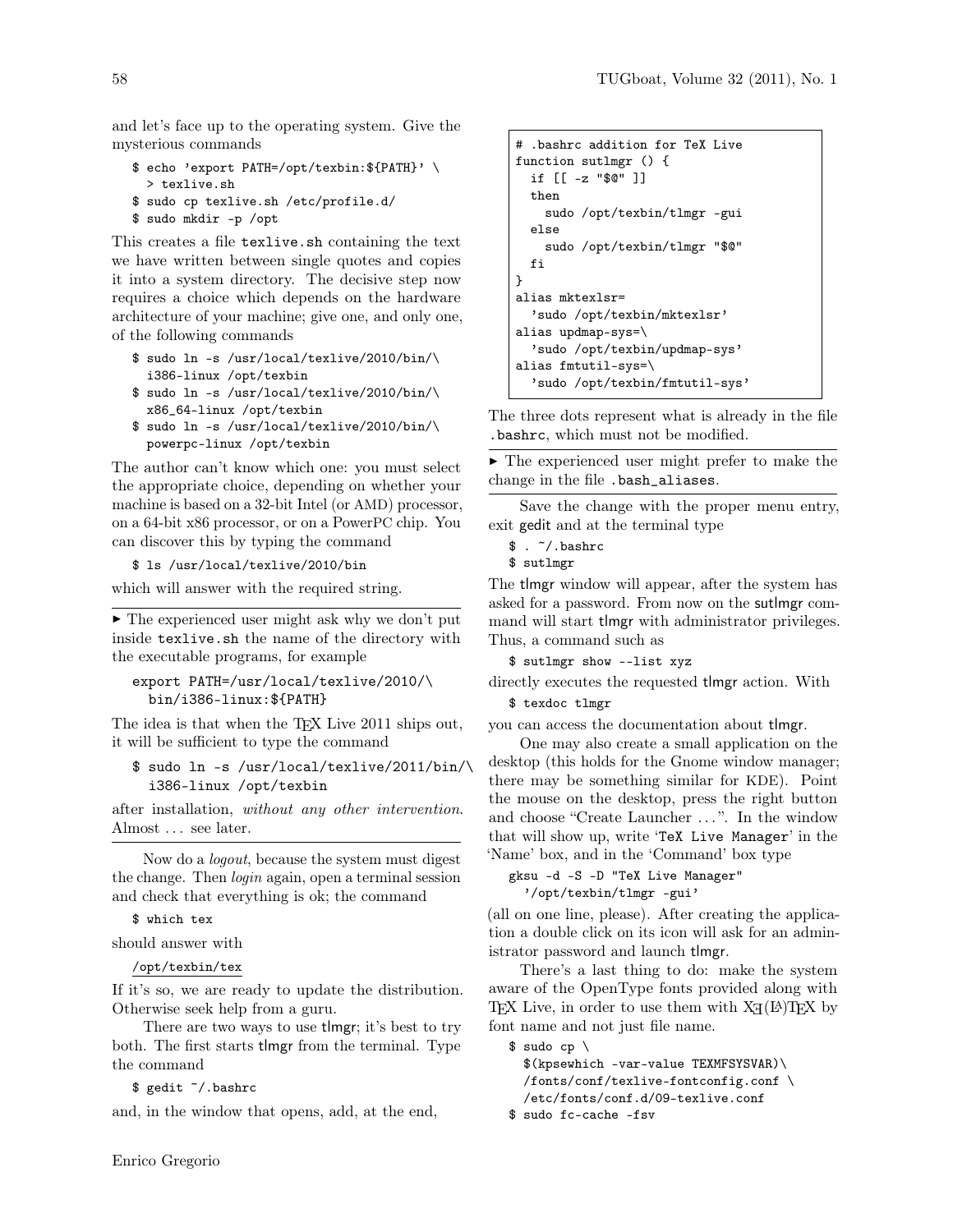The commands for the procedure on a typical Ubuntu 10 installation are repeated in the final table [1;](#page-5-0) in italics are the parts that might be different; the underlined lines represent answers from the system, the one underlined and in italics represents what to type in place of i386-linux in the following line; the lines with actions written between angle brackets describe maneuvers that must be done outside the terminal.

### 9 OpenSUSE

The described procedure works with OpenSUSE, provided that Perl-Tk has been installed. There's no need to define a function to launch tlmgr, but you have to remember to use the options -c to su and -E to sudo. Thus call the maintenance programs as

```
$ su -c tlmgr -gui
$ sudo -E updmap-sys
$ sudo -E mktexlsr
```
#### 10 Fedora

You can use the same procedure with Fedora, at least for version 13. The Perl-Tk module isn't included in the standard distribution. You can retrieve it from

```
http://koji.fedoraproject.org/koji/
buildinfo?buildID=151517
```
The file /etc/profile.d/texlive.sh must be different and contain the following text:

```
#!/bin/bash
if ! echo $PATH |\
  /bin/egrep -q "(^|:)/opt/texbin($|:)"
then
  PATH=/opt/texbin:$PATH
fi
```
Another difference is that in Fedora only root is the administrator, so the commands that in Ubuntu are prefixed with sudo must be typed without it, after having executed an su command.

#### 11 Updating to TEX Live 2011

When the time comes, install the distribution as described in section [6.](#page-1-0) Then do

```
$ sudo ln -s /usr/local/texlive/2011/bin/\
  i386-linux /opt/texbin
$ sudo cp \setminus$(kpsewhich -var-value TEXMFSYSVAR)\
  /fonts/conf/texlive-fontconfig.conf \
  /etc/fonts/conf.d/09-texlive.conf
$ sudo fc-cache -fsv
```
That's all (of course changing i386-linux if your architecture is different). No need to log out, no texlive.sh to write. Of course TFX Live 2011 has not yet been released, but we are ready for it.

In this appendix we assume that T<sub>EX</sub> Live has been installed on Ubuntu, following the outlined procedure. Change the commands related to tlmgr if you run another distribution.

# A Installing a personal package

Let's assume we need a L<sup>A</sup>T<sub>EX</sub> package that's not present in TEX Live; this might happen due to licensing issues, or because we want to try an experimental version. There are two places where you can put the necessary files. First of all download the archive from where it is hosted (CTAN or somewhere else) and decompress it in a work directory. To give an example, the package will be padua and the directory will contain the files README, padua.ins, padua.dtx, and padua .pdf (the parts in italics represent the real name). Open a terminal session and type the following command:

\$ tex padua.ins

If the file with extension .ins is not present, then

\$ tex padua.dtx

will probably do the same job. In both cases the system will generate some files that we have to store in the correct place. Of course these are simple and generic instructions; some packages have a more complex structure and the author's directions should be followed, adapting them to what is found here.

Now you have to decide whether to use the personal tree or the local one. The main difference is that in the second case the package will be available to all users of the machine; of course you'll need administrator privileges to access the local tree.

The word 'tree' refers to a hierarchical directory structure, necessary to be accessed efficiently by the TEX system.

On GNU/Linux systems, the personal tree is rooted at  $\tilde{\phantom{a}}$ /texmf, that is, it's a set of subdirectories of your home. The local tree is rooted at /usr/local/texlive/texmf-local. Actually it's not necessary to know where they are. We can define a shorthand to stand for the location of the chosen tree; for the personal tree the trick is to run

\$ Local=\$(kpsewhich -var-value TEXMFHOME)

while for the local tree the trick is

\$ Local=\$(kpsewhich -var-value TEXMFLOCAL)

The T<sub>F</sub>X system is set up in such a way that it can know itself and the magic command is what stores in the variable Local the location of the chosen tree.

Let's now restart from where we stopped. We create the necessary directories and copy the files in them.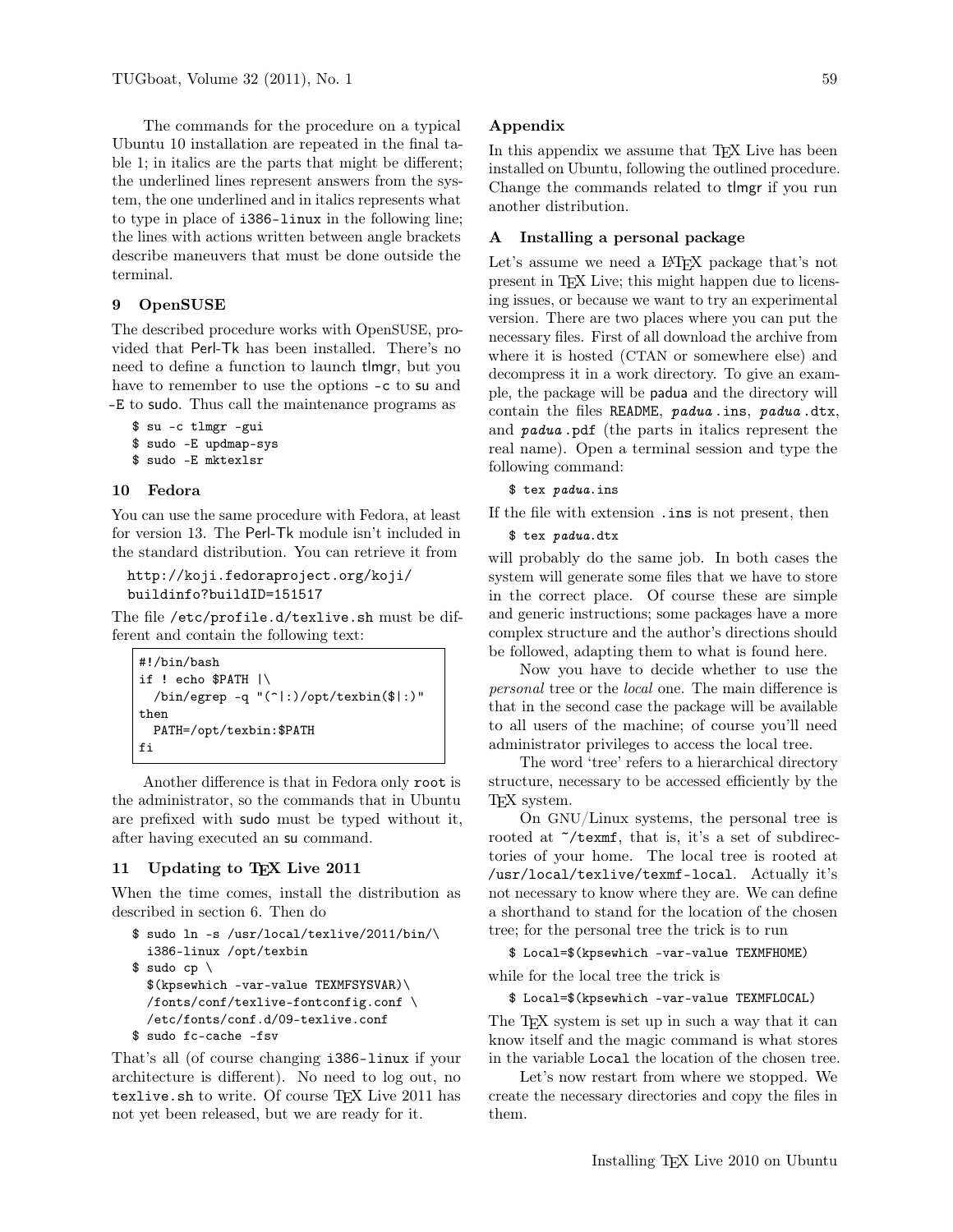\$ mkdir -p \$Local/source/latex/padua

```
$ cp README padua.ins padua.dtx \
```

```
$Local/source/latex/padua
```

```
$ mkdir -p $Local/doc/latex/padua
```

```
$ cp padua.pdf $Local/doc/latex/padua
$ mkdir -p $Local/tex/latex/padua
```

```
$ cp *.sty ... $Local/tex/latex/padua
```
That last line is intended to represent the files that should be seen by  $(E)$ TEX itself, which are typically generated from the dtx.

# B Installing a font family

There are many instruction sets around the world about how to install new fonts we have bought or found for free. Installing fonts in the personal tree is not recommended, because it requires a constant labour by the user when updates to T<sub>E</sub>X Live include something related to fonts.

It's best to follow the instructions contained in the booklet "The font installation guide" by Philipp Lehman, available in TEX Live with the terminal command

\$ texdoc fontinstallationguide

These instructions, by the author's choice, end with the preparation of the needed files. Let's assume that the font family is called ' $Padua$ ', with T<sub>E</sub>X family name  $zpd$ . As usual the part to be changed will be in italics. Lehman's procedure creates a bunch of files in the work directory, with various extensions:

# .tfm .vf .pfb .afm .map .sty .fd

These files must be stored in the correct place in the TEX system hierarchy. The correct place is the already described local tree. Again we don't need to know where it is; let's define a shorthand, create the infrastructure, and store the files.

```
$ Local=$(kpsewhich -var-value TEXMFLOCAL)
$ sudo mkdir -p \
  $Local/fonts/{afm,tfm,type1,vf}/padua
$ sudo cp zpd*.afm $Local/fonts/afm/padua
$ sudo cp zpd*.tfm $Local/fonts/tfm/padua
$ sudo cp \setminuszpd *.pfb $Local/fonts/type1/padua
$ sudo cp zpd*.vf $Local/fonts/vf/padua
$ sudo mkdir -p $Local/tex/latex/padua
$ sudo cp *.sty *.fd $Local/tex/latex/padua
$ sudo mkdir -p \
  $Local/fonts/map/dvips/padua
$ sudo cp padua.map \
  $Local/fonts/map/dvips/padua
$ mktexlsr
```
We have placed the furniture, now we must provide the TEX system with the door key. There are two

cases: it's the first time we are installing a new font family, or we've already followed this procedure. In the first case we have to create a file and store it in a suitable place:

\$ echo "Map padua.map" > updmap-local.cfg

```
$ mkdir -p $Local/web2c
```
\$ sudo mv updmap-local.cfg \$Local/web2c

\$ sutlmgr generate --rebuild-sys updmap

In the second case, we only need to append a line to an already existing file:

\$ cp \$Local/web2c/updmap-local.cfg .

\$ echo "Map padua.map" >> updmap-local.cfg

\$ sudo mv updmap-local.cfg \$Local/web2c

\$ sutlmgr generate --rebuild-sys updmap

(The last action, as well as the call to mktexlsr, can be executed from the graphical interface of tlmgr.) By doing so we can be certain that the door key won't be lost with TEX Live updates. See also [http://](http://www.tug.org/fonts/fontinstall.html) [www.tug.org/fonts/fontinstall.html](http://www.tug.org/fonts/fontinstall.html) for a more verbose description of the steps.

If, by chance, also the OpenType versions of our new fonts are available, add the following couple of lines:

\$ sudo mkdir -p \$Local/fonts/opentype/padua \$ sudo cp \*.otf \$Local/fonts/opentype/padua

to the similar ones seen before. Similarly, by changing opentype with truetype if the font files have extension .ttf.

If it's the first time you add OpenType, True-Type or Type 1 fonts to the local tree, you have to make the new location known to the system. Do

```
$ cp /etc/fonts/conf.d/09-texlive.conf \
  09-texlive-local.conf
$ gedit 09-texlive-local.conf
```
In the window that will appear, change all the strings '2010/texmf-dist' into 'texmf-local'. Save and type in the terminal

```
$ sudo mv 09-texlive-local.conf \
  /etc/font/conf.d
$ sudo fc-cache -fsv
```
Now  $X_{\overline{A}}(\mathbb{A})$ TEX will also be able to access the new fonts. Only the fc-cache call is needed if you already created the 'local' configuration file.

> Enrico Gregorio Dipartimento di Informatica Università di Verona enrico dot gregorio (at) univr dot it